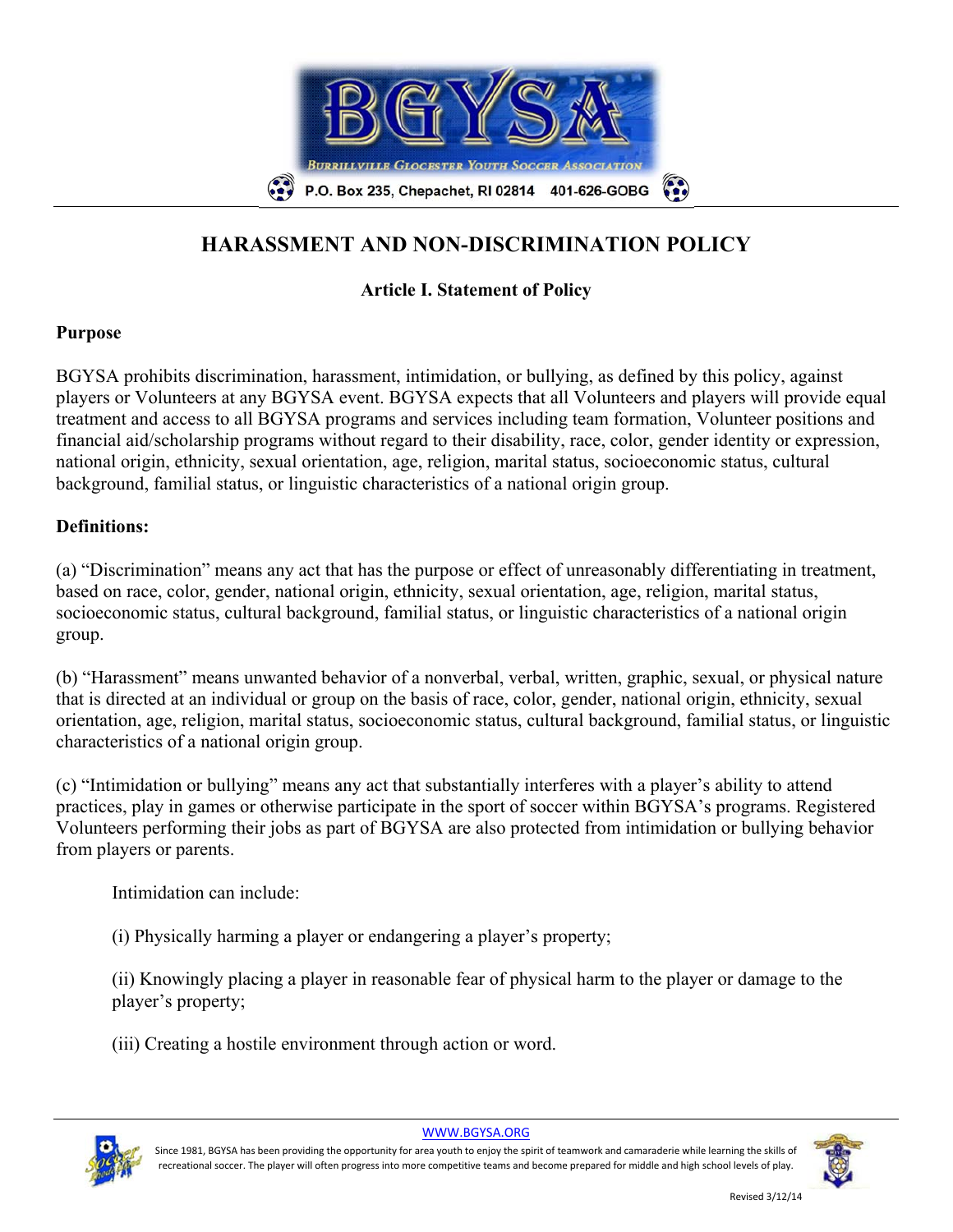

(d) Volunteer for this policy, means any BGYSA Board, Staff Member, Coach, Parent, Player or Referee that provides services of any kind to the BGYSA organization and any of its endeavors.

## **Article II. BGYSA's Responsibility**

Volunteers will follow written policy to ensure that all members of BGYSA are not discriminated against, harassed, intimidated, or bullied based on disability, race, color, gender identity or expression, national origin, ethnicity, sexual orientation, age, religion, marital status, socioeconomic status, cultural background, familial status, physical characteristic, or linguistic characteristics of a national origin group, with regard to the following: Providing reasonable access to all BGYSA practices, games, registration events and end of season tournaments or celebrations;

## **Responsibilities:**

- 1. Prohibit players and parents from the use of terms that are derogatory against other players or parents or against BGYSA Volunteers through word or appropriate action;
- 2. Any BGYSA Volunteer who has knowledge of conduct in violation of this policy shall immediately report their concern to one or more of the following individuals:
	- a. Any member of the BGYSA Board of Directors
	- b. Coaching Director and/or Team Coach
	- c. Referee present at game
	- d. Grievance Committee

#### **Obligation to Report:**

A player or their parent or guardian who believes that the player is the recipient of discrimination, harassment, intimidation, or bullying from another player, board member, or Volunteer is encouraged to report the incident to the staff member on duty at the time or to the player's coach or to a BGYSA board member in written form via the BGYSA Grievance Form. Information may be presented anonymously.

Coaches, referees or any other BGYSA Volunteer who observe players engaging in discriminatory, harassing, intimidating, or bullying behaviors are responsible for taking action to deal with the behavior AND for reporting the incident in writing to the BGYSA Board of Directors within 24 hours of observing the behaviors mentioned previously. Information relayed should be as specific as possible regarding the circumstances that precipitated the report, including the date, time, place of the incident, the names of the individuals involved (if possible), the names of any witnesses, any efforts to address the matter informally and the results of those efforts, and any relevant information as detailed in the Grievance Policy.